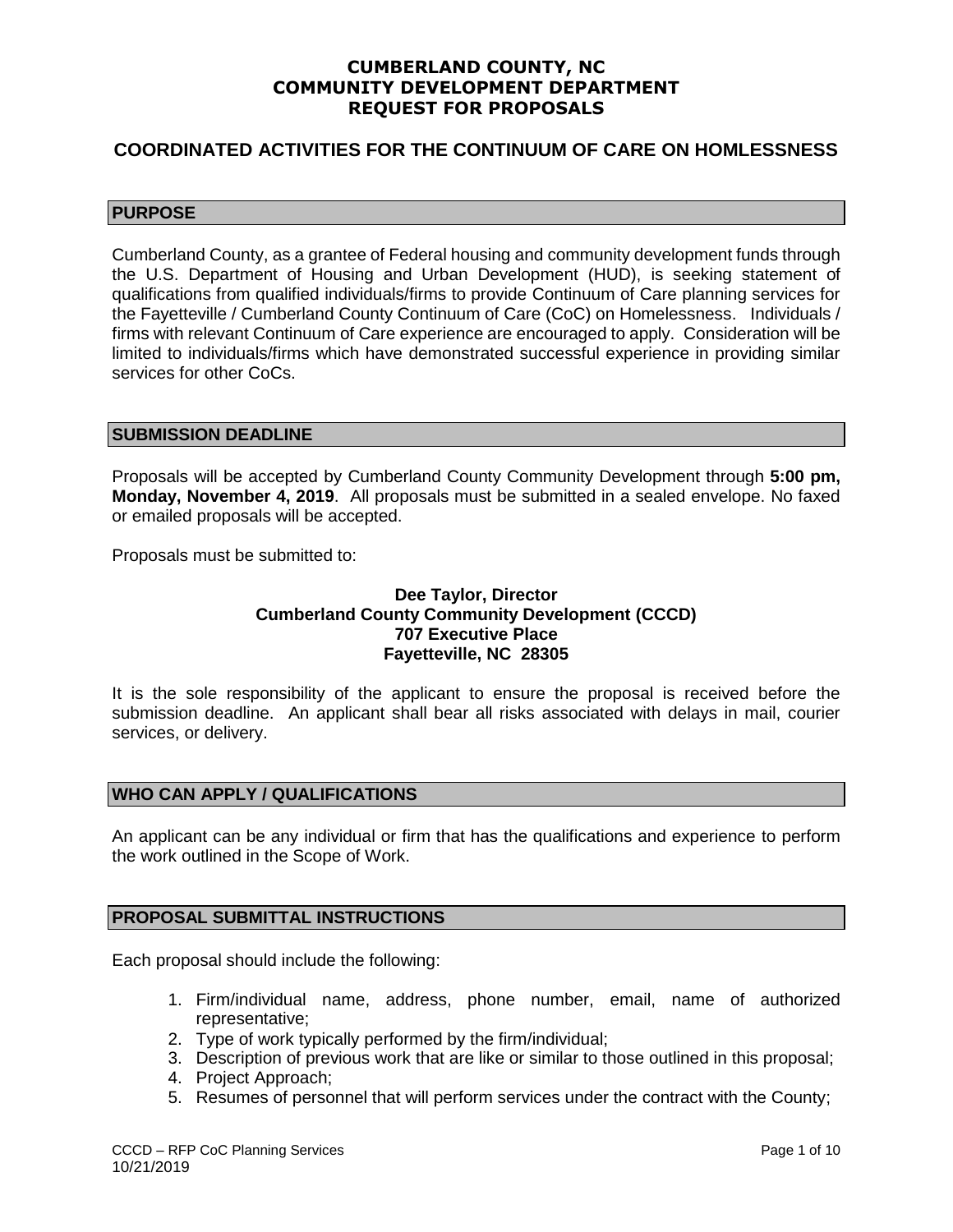- 6. Fee Structure Proposers shall respond with an hourly rate and an estimate of hours for the scope of services for a not to exceed amount;
- 7. Timeline of work to be performed;
- 8. Use of minority contractors / vendors;
- 9. References; and
- 10. A Certificate of Insurance evidencing coverage as follows: \$1,000,000 Professional Liability; General Liability \$1,000,000 per occurrence; \$2,000,000 aggregate Automobile Liability; \$300,000 Worker's Compensation to statutory limits; Employers liability, with Cumberland County to be named as an additional insured for General Liability. In the absence of such certificate, proposers may submit a Letter-of-Commitment from an acceptable insurance company setting forth that the required insurance coverage will be available to the proposer at the time/term of contract commencement. Letters-of-Intent from insurance brokers will not be considered acceptable.

## **EVALUATION CRITERIA**

Proposals will be reviewed by a selection committee comprised of CCCD staff, other County departments, and/or CoC members. The committee will select the most responsible proposer who fully complied with all requirements of this RFQ and whose past performance, reputation, and financial capability is deemed acceptable based on the criteria stipulated in this RFQ. The following criteria will be used to evaluate proposals:

- 1. Capability of the firm/individual to perform Scope of Work (20%);
- 2. Experience of personnel assigned to the project (20%);
- 3. Experience of the firm/individual performing similar work (15%);
- 4. Estimated cost of services (15%);
- 5. Project approach (15%)
- 6. Time schedule (10%);
- 7. The use of certified minority contractors/vendors as a part of the project (5%).

After the selection process, the committee shall negotiate on behalf of the County of Cumberland, a contract with the best qualified firm/individual for carrying out CoC Planning services. The County reserves the right to delete elements or expand the scope of the contract based on the negotiated fees at the time of contract letting.

#### **RFP SCHEDULE**

The anticipated schedule for the Continuum of Care Planning:

Bid publication **Department Controllering Controllering Controllering Controllering Controllering Controllering Controllering Controllering Controllering Controllering Controllering Controllering Controllering Controllerin** Bid deadline November 4, 2019 Selection of Qualified Individual/Firm November 8, 2019 Individual/Firm commences work Upon Contract Execution

# **CONTRACT TERM**

The contract for services will not exceed a period of one (1) year and will begin upon contract execution.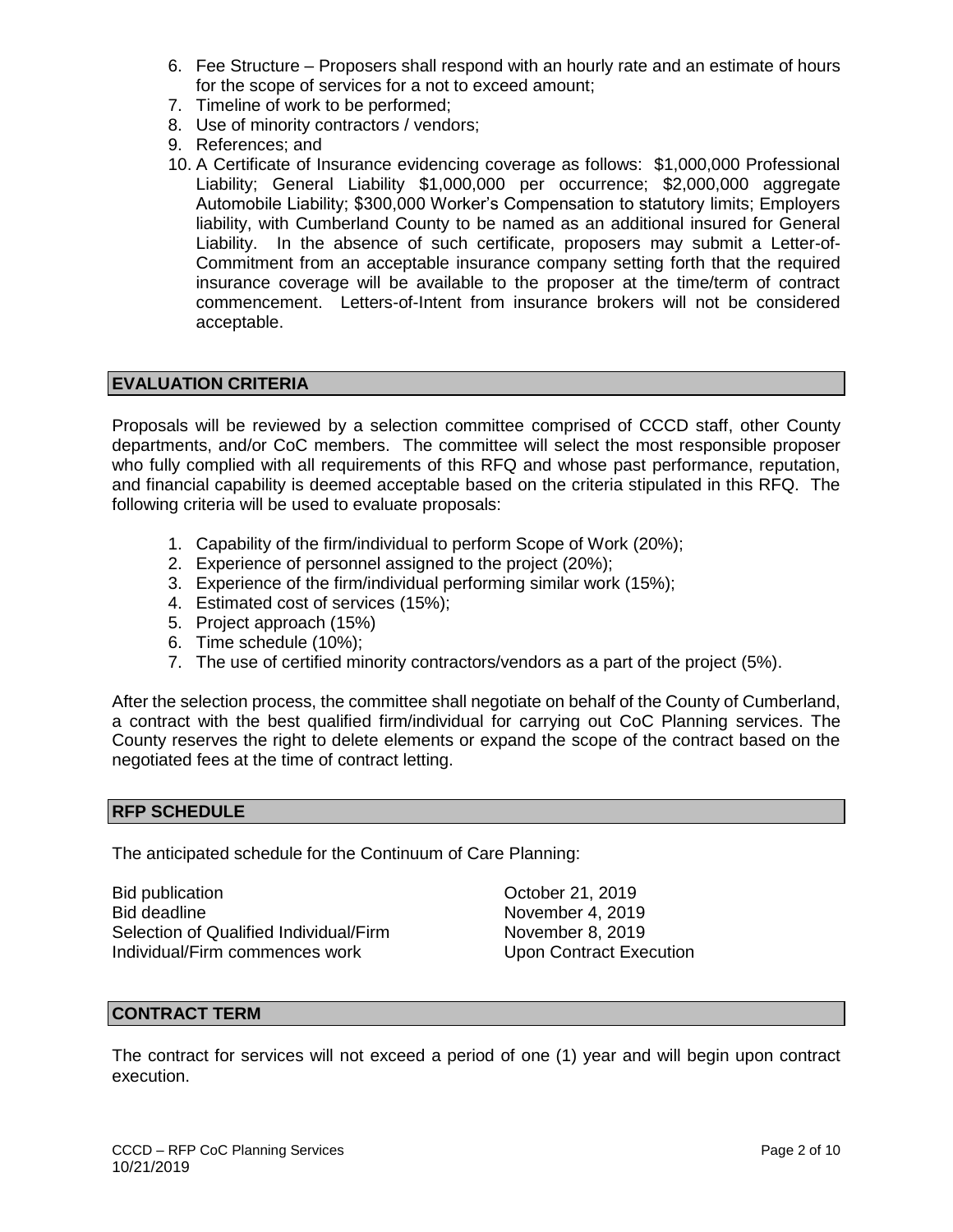## **SCOPE OF WORK**

The selected proposer will help support the CoC's plan in meeting the community-wide goal of ensuring homelessness is rare, brief, and non-reoccurring for the targeted population. The selected proposer will conduct the following:

- 1. Coordinate CoC activities by:
	- a. Assessing the CoC and the community's progress in addressing the needs and priorities and making recommendations for improvement;
	- b. Researching best practices and coordinating services that will improve outcomes in reducing homelessness or reducing the length of stay of those experiencing homelessness in the community; and
	- c. Assisting the local CoC with developing strategic plans that will reduce homelessness.
- 2. Evaluate the performance outcomes of the CoC system and ensure the CoC is functioning effectively;
- 3. Coordinate and conduct desk/on-site monitoring of the CoC funded projects;
- 4. Coordinate, oversee, complete and timely submit HUD's Continuum of Care Homeless Assistance application on behalf of the CoC; and
- 5. Ensure HUD compliance and provide technical support for all CoC related activities.

# **GENERAL CONDITIONS AND STIPULATIONS**

### Effective Period of Qualification

All proposals are required to remain in effect for at least 90 days from the date submitted to the County for review.

## Evaluation of Qualifications

The evaluation of the Responses shall be based on the requirements described in this RFQ. All properly submitted Responses will be reviewed, evaluated, and ranked by the County's Selection Committee. The County reserves the right to include an interview with the Proposer if the County deems it necessary to aid in the ranking process. If the County requests an interview from a select number of the proposals, it is required of those Proposers to meet with the selection team at a time to be specified. The County will contact those Proposers with the top ranked proposals that best meet the County's needs. The number of selected proposals will be determined by the selection committee. Each of these will be required to meet with the selection team at a time to be specified. The proposals will be reviewed in depth with the selection team at that time. The County will contact the Proposer that best meets the County's needs and attempt to negotiate an agreement that is acceptable to both parties.

#### Acceptance of Evaluation Methodology

By submitting its Responses to this RFQ, the proposer accepts the evaluation process and acknowledges and accepts that the determination of the most qualified firm(s) will require subjective judgments by the County.

## No Reimbursement for Costs

The Proposer acknowledges and accepts that any costs incurred from the Proposer's participation in this RFQ shall be at the sole risk and responsibility of the Proposer.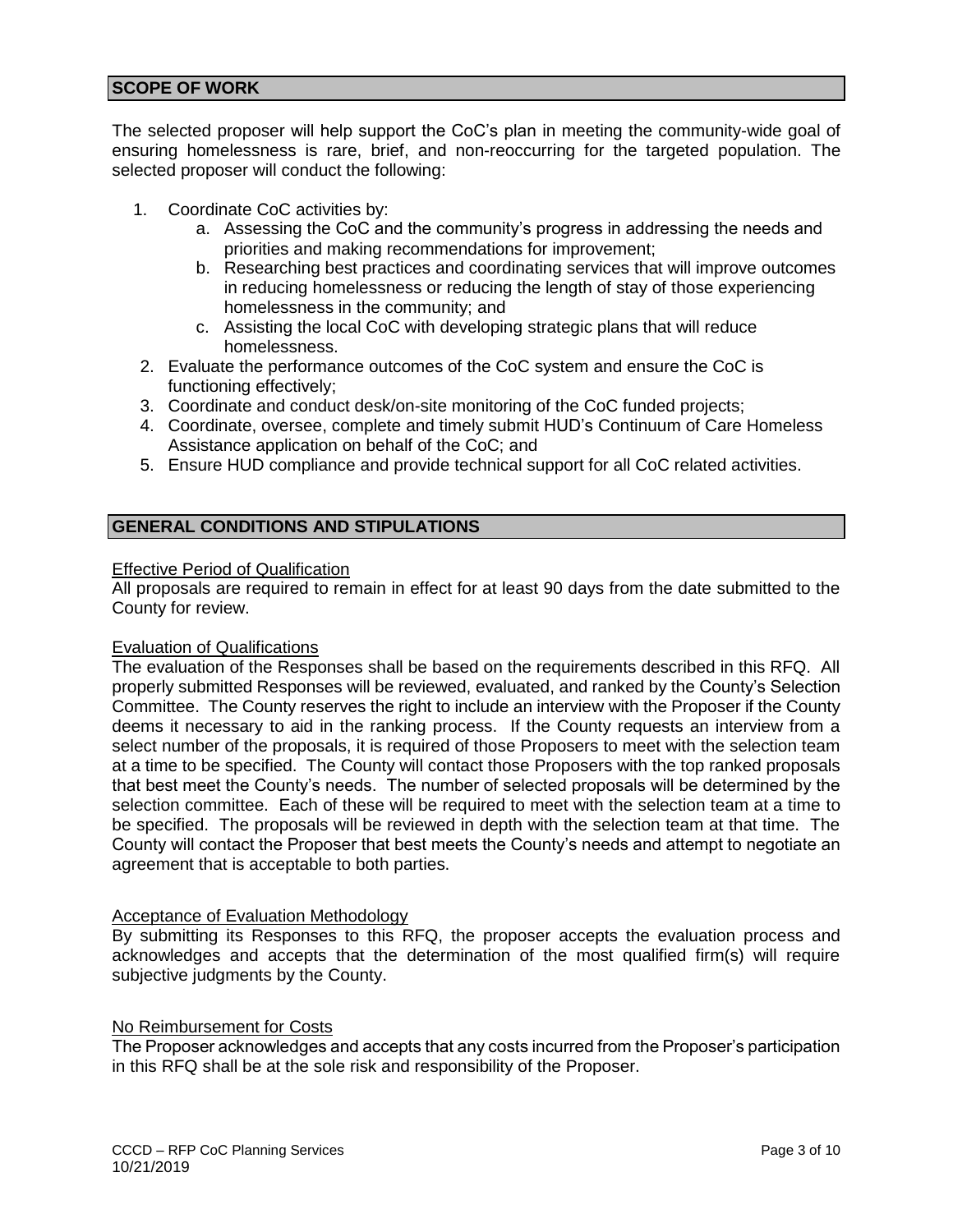## Eligible Proposers

Only individual firms or lawfully formed business organizations may apply (this does not preclude a Proposer from using consultants). The County will contract only with the individual firm or formal organization that submits its responses.

## Reference Checks

Proposer acknowledges and accepts that through the RFQ evaluation process reference checks and background investigation may be conducted as part of the due-diligence process.

### Disposition of Proposals

All submitted proposals become the property of the County.

## Nonconforming Terms and Conditions

A proposal that includes terms and conditions that do not conform to the terms and conditions in the RFQ is subject to rejection as non-responsive. The County reserves the right to permit the Proposer to withdraw nonconforming terms and conditions from its proposal prior to a determination by the County of non-responsiveness based on the submission of nonconforming terms and conditions.

### Public Information

All information, documentation, and other materials submitted in response to this solicitation are considered non-confidential and/or non-proprietary and are subject to public disclosure.

### Clarifications and Interpretations

Any clarifications or interpretations of this RFQ that materially affect or change its requirement will be provided by the County as an addendum. These items must be received by the County 10 days prior to the proposal due date to allow for proper notification. All such addenda issued by the County shall be issued before the proposals are due as part of the RFQ, and all Proposers shall acknowledge receipt of and incorporate each addendum in its Reponses. Any additional information or addenda will be posted on the County's website <http://co.cumberland.nc.us/>department/community-development.

## No Lobbying

Proposer acknowledges and accepts that from the Date of Issuance of the RFQ until a final decision has been made by the County, it will not take any action, make any effort or support or engage others on its behalf to take actions or efforts with attempt to influence the decision-making process for this RFQ in the favor of the Proposer. This includes direct contact with the County Commissioners, County Manager, County Staff of Cumberland County, and others who may be engaged in the process or grant program. Additionally, the Proposer acknowledges and accepts that it will not attempt to use public communication such as the news media, social media, etc. as a means of attempting to influence the RFQ evaluation or decision-making process. Any Proposer violating any of the aforementioned conditions is subject to immediate disqualification for consideration.

## Program Income

The use of program income by sub recipient shall comply with the requirements set forth as 24 CFR 578.97. By way of further limitations, sub recipient may use such income during the contract period for activities permitted under this contract and shall reduce requests for additional funds by the amount of any such program income balances on hand. The County may require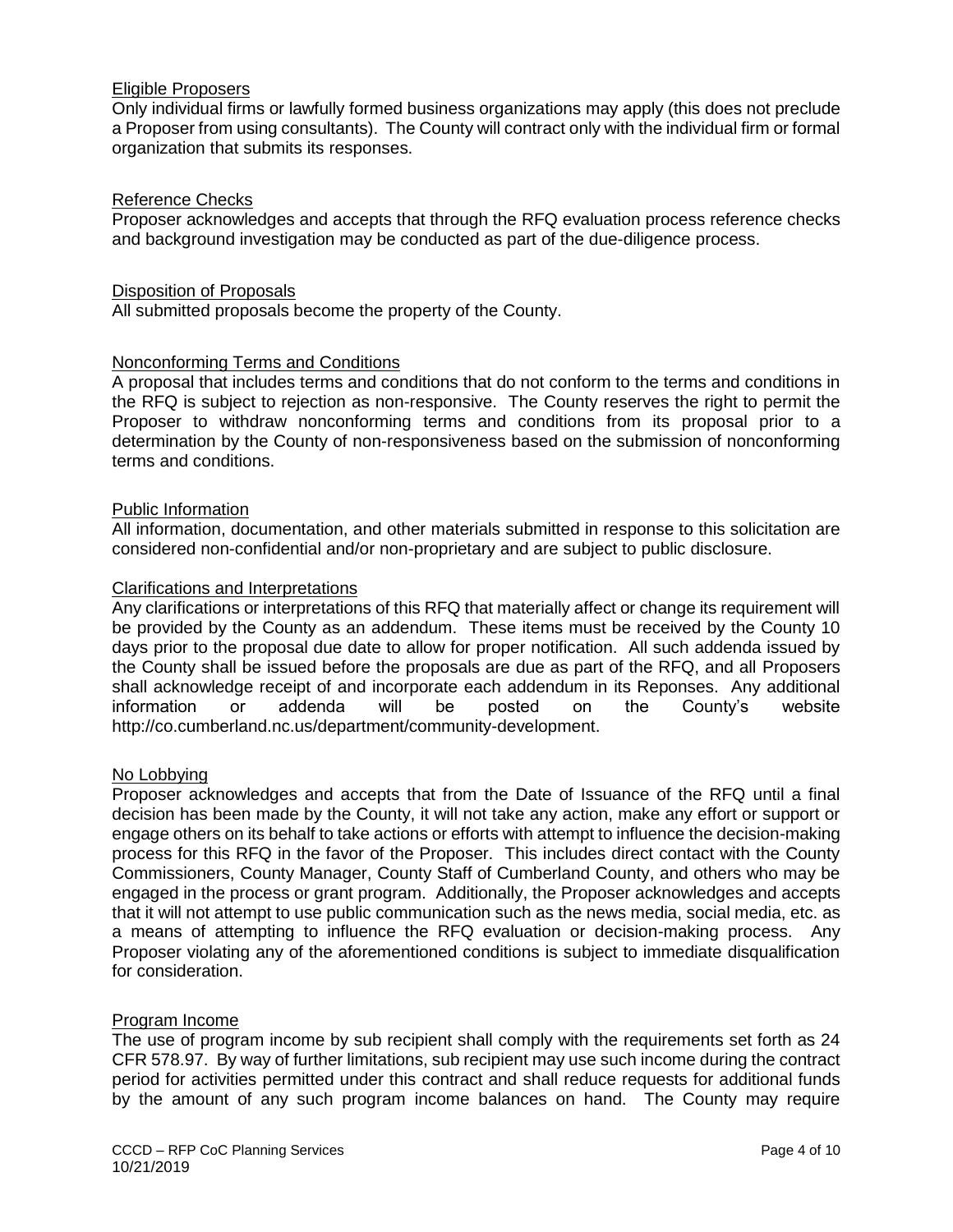remittance of unused program income at the end of the contract period. Any interest earned on cash advances from the U.S. Treasury is not program income and shall be identified and shall be remitted promptly to the Grantee.

### Reversion of Assets

Sub recipient shall maintain real property inventory records which clearly identify properties purchased, improved or sold. Properties retained shall continue to meet eligibility criteria and shall conform to the restrictions specified in accordance to 24 CFR Parts 578.

#### County's Right Reserved

The County reserves the right to accept or reject any or all proposals in whole or in part, to accept the proposal which, in the judgment of the County, is most advantageous to the County, and to re-advertise if desired.

In the event that CCCD determines, in its sole discretion, that it is necessary to revise any Part of this RFP, an addendum, supplement, or amendment to this RFP will be posted at http://www.co.cumberland.nc.us/community\_dev.aspx. It is the responsibility of the applicant to check the website for any such addendums, supplements, or amendments made to the RFP.

### Incurred Costs

The County will not be liable for any costs incurred in proposal preparation. The proposal will become the County's property upon receipt.

### **Confidentiality**

Much of the information presented in the proposals will be available for public review. The County of Cumberland is subject to certain legal obligations to grant public access to the information submitted.

#### Interest of Public Officials

No member, officer or employee of the County during his/her tenure or for one year thereafter shall have any interest, direct or indirect, in this proposal or the proceeds thereof.

#### **Indemnification**

The proposer agrees to protect, defend, indemnify, and hold harmless the County, its elected and appointed officials, agents, ad employees from and against any and all liability, damages, claim suits, liens, and judgments, of whatever nature, including claims for contribution and/or indemnification, for injuries to any person or persons, or damage to the property or other rights of any persons caused by proposer's submission or subsequent submittals. The proposer's obligation to protect, defend, indemnify, and hold harmless, as set forth hereinabove, shall include any matter arising out of any actual or alleged infringement of any patent, trademark, copyright, or service mark, or any actual or alleged unfair competition, disparagement of project or service, or other business tort of any type whatsoever, or any actual or alleged violation of trade regulations.

#### **Ownership**

All documents and materials prepared pursuant to this proposal are the property of the County. The County shall have the unrestricted authority to publish, disclose, distribute and otherwise use, in whole or in part, any reports, data or other materials prepared under this process.

## Verbal Agreement

No verbal agreement or conversation with any elected or appointed official, agent or employee of the County, either before, during, or after the submittal of this proposal shall affect or modify any of the terms or obligations herein contained, nor shall such verbal agreement or conversation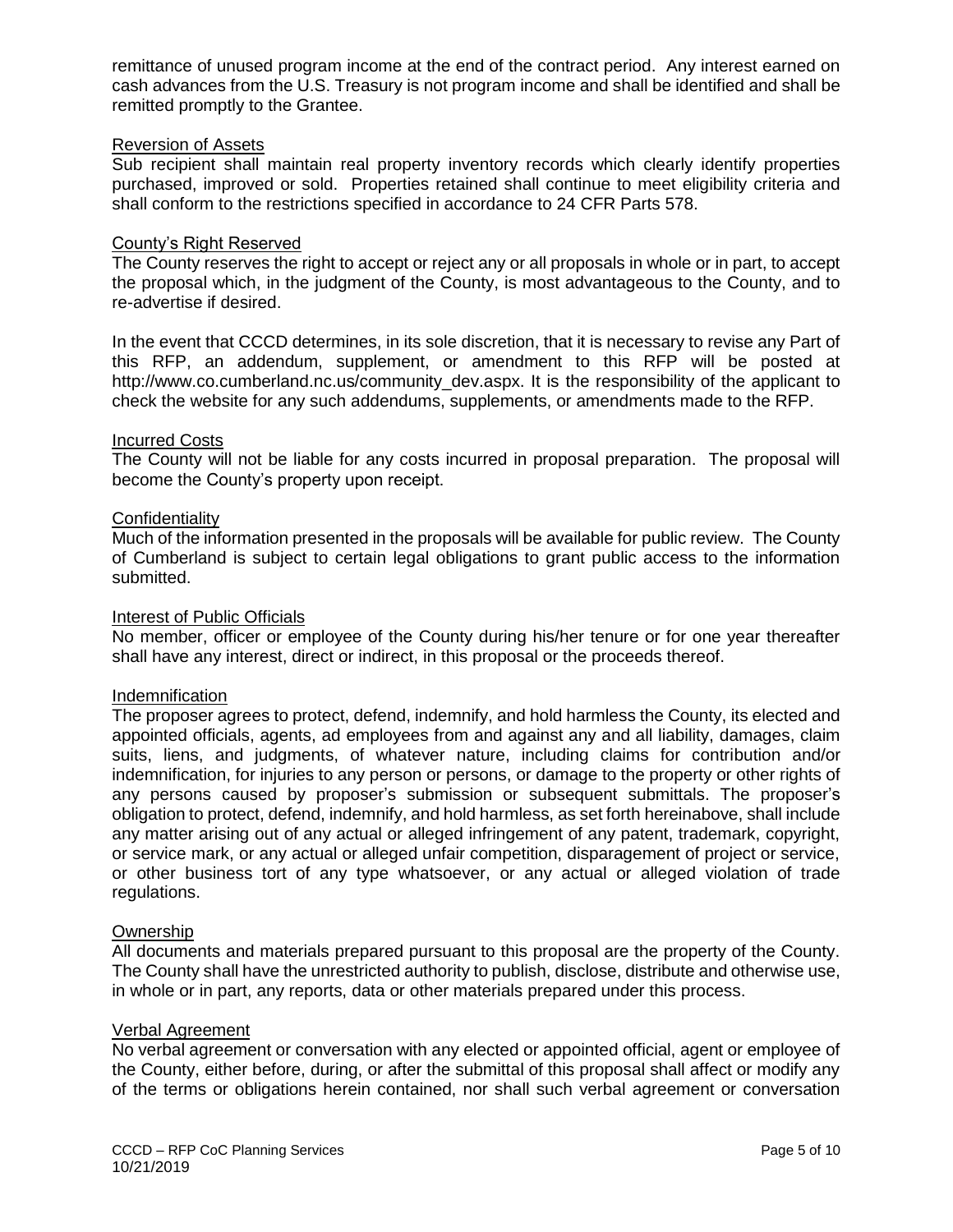entitle the consultant to any additional compensation or consideration whatsoever under the terms of this request for proposal.

# Ineligible Bidders

All proposers will be required to certify that they are not on the U.S. Comptroller General's List of Ineligible Consultants nor any firm, partnership, or association in which they have substantial interest nor any other person, both natural and corporate, having substantial interest in their business is designated as an ineligible bidder or on the U.S. Comptroller General's List of Ineligible Consultants. All proposers must also remain current and not be in default of any obligations due Cumberland County including, but not limited to, the payment of taxes, fines, penalties, licenses or other monies due to Cumberland County.

## Debarment and Suspension

By submitting a proposal, the Proposer certifies that it is not currently debarred nor suspended from submitting proposal for contracts issued by any political subdivision or agency of the State of North Carolina or the Federal government and that it is not a person or entity that is currently debarred or suspended from submitting proposals from contracts issued by any political subdivision or agency of the State of North Carolina or the Federal government. Proposer must be registered at Sam.gov to be eligible.

# Other Federal Requirements

By submitting a proposal, the Proposer agrees to comply with 24 CFR 578, Continuum of Care Program to include the following supplemental conditions, if applicable:

- a) *Environmental review.* Activities under this part are subject to environmental review by HUD under 24 CFR part 50 as noted in § 578.31.
- b) *Section 6002 of the Solid Waste Disposal Act.* State agencies and agencies of a political subdivision of a state that are using assistance under this part for procurement, and any person contracting with such an agency with respect to work performed under an assisted contract, must comply with the requirements of Section 6003 of the Solid Waste Disposal Act, as amended by the Resource Conservation and Recovery Act. In accordance with Section 6002, these agencies and persons must:(1) Procure items designated in guidelines of the Environmental Protection Agency (EPA) at 40 CFR part 247 that contain the highest percentage of recovered materials practicable, consistent with maintaining a satisfactory level of competition, where the purchase price of the item exceeds \$10,000 or the value of the quantity acquired in the preceding fiscal year exceeded \$10,000;(2) Procure solid waste management services in a manner that maximizes energy and resource recovery; and(3) Must have established an affirmative procurement program for the procurement of recovered materials identified in the EPA guidelines.
- c) *Transparency Act Reporting.* Section 872 of the Duncan Hunter Defense Appropriations Act of 2009, and additional requirements published by the Office of Management and Budget (OMB), requires recipients to report subawards made either as pass-through awards, subrecipient awards, or vendor awards in the Federal Government Web site *www.fsrs.gov* or its successor system. The reporting of award and subaward information is in accordance with the requirements of the Federal Financial Assistance Accountability and Transparency Act of 2006, as amended by section 6202 of Public Law 110-252 and in OMB Policy Guidance issued to the federal agencies on September 14, 2010 (75 FR 55669).
- d) *The Coastal Barrier Resources Act of 1982* (16 U.S.C. 3501 *et seq.*) may apply to proposals under this part, depending on the assistance requested.
- e) *Applicability of uniform administrative requirements, cost principles, and audit requirements for Federal awards.* The requirements of 2 CFR part 200 apply to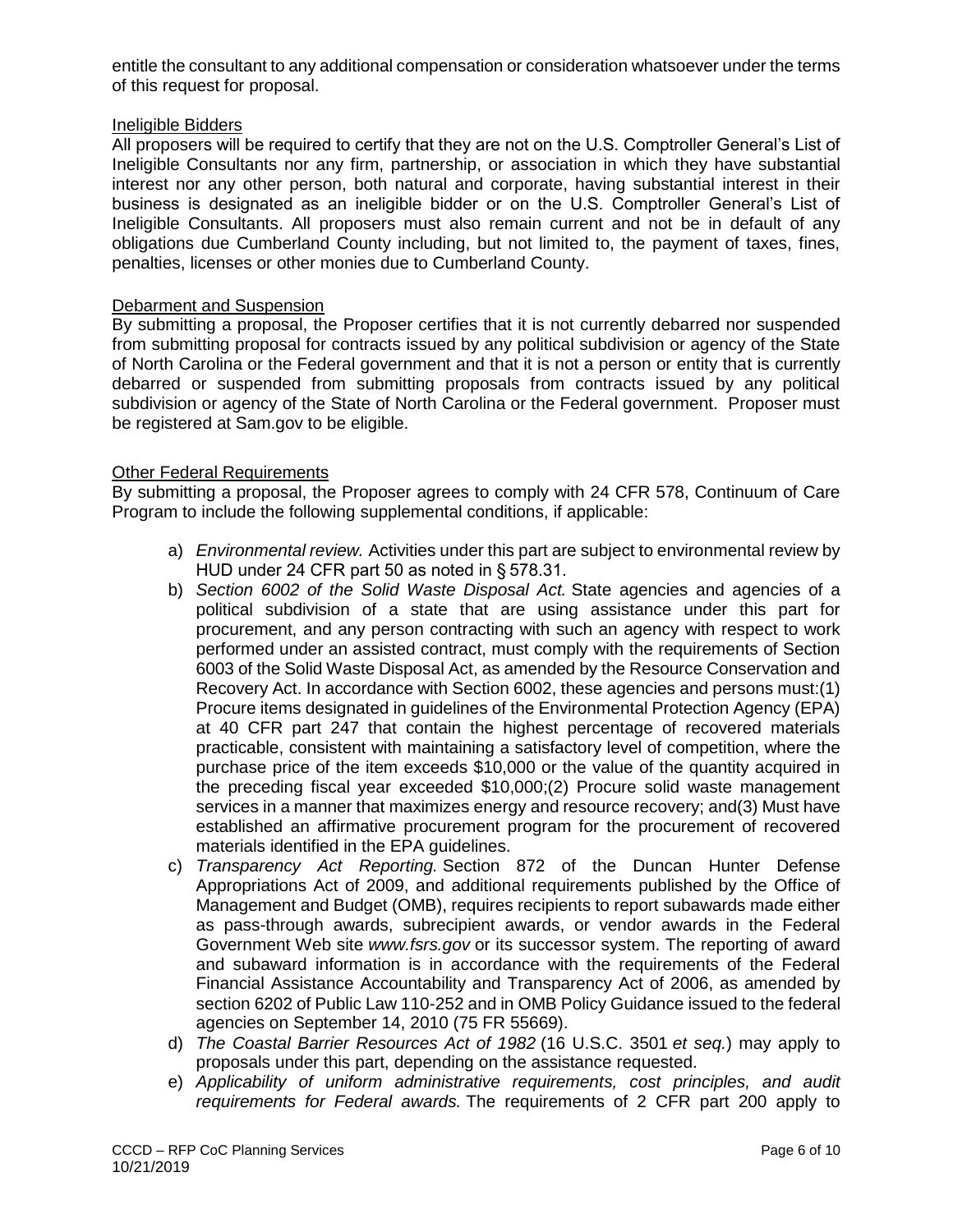recipients and subrecipients, except where inconsistent with the provisions of the McKinney-Vento Act or this part.

- f) *Lead-based paint.* The Lead-Based Paint Poisoning Prevention Act (42 U.S.C. 4821- 4846), the Residential Lead-Based Paint Hazard Reduction Act of 1992 (42 U.S.C. 4851-4856), and implementing regulations at 24 CFR part 35, subparts A, B, H, J, K, M, and R apply to activities under this program.
- g) *Audit.* Recipients and subrecipients must comply with the audit requirements of 2 CFR part 200, subpart F.
- h) *Davis-Bacon Act.* The provisions of the Davis-Bacon Act do not apply to this program.
- i) *Section 3 of the Housing and Urban Development Act.* Recipients and subrecipients must, as applicable, comply with Section 3 of the Housing and Urban Development Act of 1968 and its implementing regulations at 24 CFR part 135, as applicable.
- j) *Protections for victims of domestic violence, dating violence, sexual assault, or stalking*—(1) *General.* The requirements set forth in 24 CFR part 5, subpart L (Protection for Victims of Domestic Violence, Dating Violence, Sexual Assault, or Stalking), implementing the requirements of VAWA apply to all permanent housing and transitional housing for which Continuum of Care program funds are used for acquisition, rehabilitation, new construction, leasing, rental assistance, or operating costs. The requirements also apply where funds are used for homelessness prevention, but only where the funds are used to provide short- and/or medium-term rental assistance. Safe havens are subject only to the requirements in paragraph (j)(9) of this section.

# Equal Employment Opportunity

Consultant will be required to comply with all applicable federal and state equal opportunity, affirmative action and minority representation laws.

## Minority and Women Business Enterprise (MWBE)

The Cumberland County has adopted MWBE policies to encourage participation by minority businesses as a part of professional service projects. Therefore, we will include in our evaluation minority participation proposed by interested consultants. Copies of our MWBE policies can be provided as requested.

#### Drug-Free Workplace

Cumberland County is a drug-free workplace employer. The Cumberland County Board of Commissioners has adopted a policy requiring County construction and service contractors to provide a drug-free workplace in the performance of any County contract.

In order to be eligible to submit a proposal for a service contract, a prospective primary vendor must certify that it will, if awarded the contract, provide a drug-free workplace during the performance of the contract. The requirement is met by:

Notifying employees that the unlawful manufacture, distribution, dispensation, possession, or use of a controlled substance is prohibited in the workplace and specifying the actions that will be taken for violations of such prohibitions.

- 1. Establishing a drug-free awareness program to inform about dangers of drug abuse in the workplace, the contractor's policy of maintaining a drug-free workplace, any available drug counseling, rehabilitation, and employee assistance programs, and penalties that may be imposed upon employees for a drug violation.
- 2. Notifying each employee that as a condition of employment, the employee will abide by the terms of prohibition outlined in item 1 above and notify the contractor of any criminal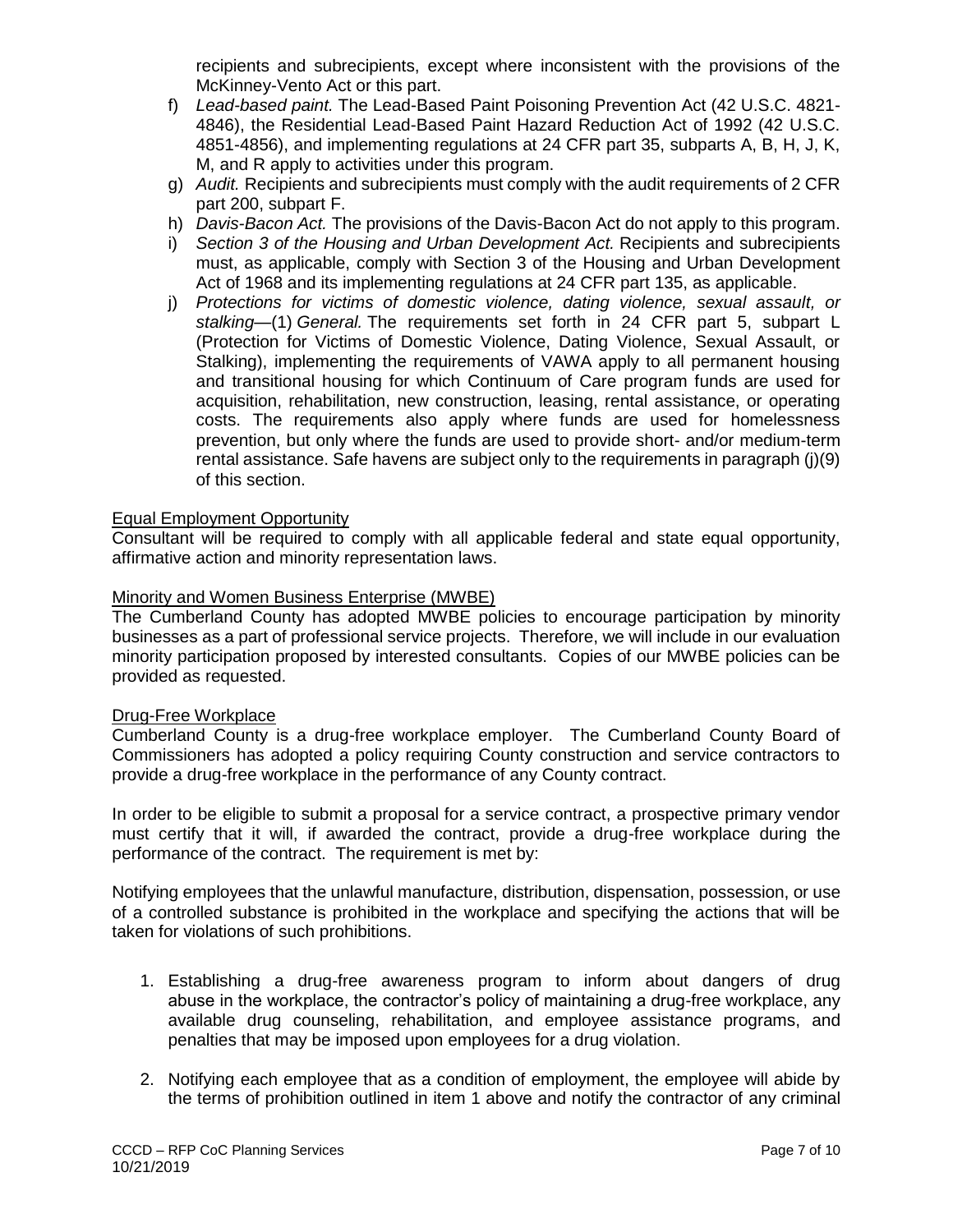drug statute conviction for a violation occurring in the workplace not later than five (5) days after such conviction.

- 3. Notifying Cumberland County within ten (10) working days after receiving from an employee a notice of criminal drug statute conviction or after otherwise receiving actual notice of such conviction.
- 4. Imposing a sanction on, or requiring the satisfactory participation in a drug counseling, rehabilitation or abuse program by an employee convicted of a drug crime.
- 5. Making a good faith effort to continue to maintain a drug-free workplace for employees.

If the prospective vendor is an individual, the drug-free workplace requirement is met by not engaging in the unlawful manufacture, distribution, dispensation, possession, or use of a controlled substance in the performance of the contract.

By submitting a proposal, a prospective primary vendor certifies that it and all sub-vendors will comply with the Cumberland County's drug-free workplace requirement. A false certification or the failure to comply with the above drug-free workplace requirements during the performance of a contract shall be grounds for suspension, termination, or debarment.

## **QUESTIONS**

Please send questions to Dee Taylor via email to dtaylor@co.cumberland.nc.us.

Questions and the responses related to this RFQ will be posted on the Cumberland County Community Development Department website at: [http://www.co.cumberland.nc.us/community\\_dev.aspx](http://www.co.cumberland.nc.us/community_dev.aspx)

General Continuum of Care Program information can be found on HUD's website at: [https://www.hudexchange.info/programs/coc/.](https://www.hudexchange.info/programs/coc/)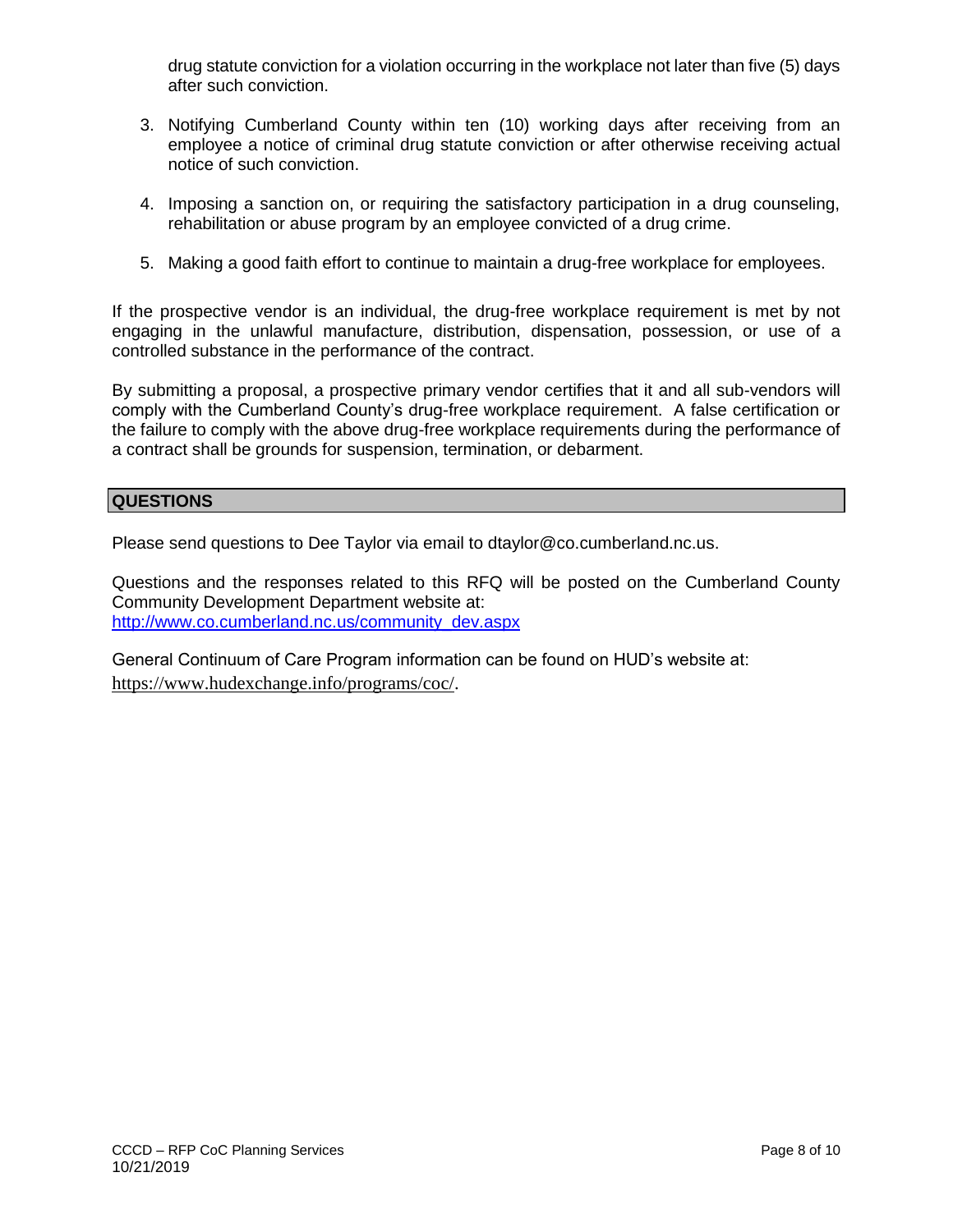## **COUNTY OF CUMBERLAND REQUEST FOR QUALIFICATION SUBMISSION FORM CONTINUUM OF CARE PLANNING SERVICES**

| <b>EMAIL</b> |  |
|--------------|--|

NOTE TO PROPOSER: SUBMIT ENTIRE SECTION WITH RESPONSE. THIS EXECUTION OF OFFER SUBMITTED MUST BE COMPLETED, SIGNED, AND RETURNED WITH THE PROPOSER'S QUALIFICATIONS. FAILURE TO COMPLETE, SIGN AND RETURN THS EXECUTION OF OFFER WITH THE QUALIFICATION MAY RESULT IN REJECTION OF THE QUALIFICATIONS.

SIGNING A FALSE STATEMENT MAY VOID THE SUBMITTED QUALIFICATIONS OR ANY AGREEMENTS OR OTHER CONTRACTUAL ARRANGEMENT, WHICH MAY RESULT FROM THE SUBMISSION OF PROPOSER'S QUALIFICATIONS, AND THE PROPOSER MAY BE REMOVED FROM ALL PROPOSES LISTS. A FALSE CERTIFICATION SHALL BE DEEMED A MATERIAL BREACH OF CONTRACT AND AT THE COUNTY'S OPTION, MAY RESULT IN TERMINATION OF ANY RESULTING CONTRACT.

By signature hereon, Proposer acknowledges and agrees that (1) this RFQ is a solicitation for Interest and is not a contract or an offer to contract; (2) the submission of Responses by Proposer in response to this RFQ will not create a contract between the County and Proposer; (3) Neither the County or the Committee, or any of their representatives, have made a representation or warranty, written or oral, that one or more contracts with the County will be awarded under this RFQ; and (4) Proposer shall bear, a its sole risk and responsibility, any cost which arises from Proposer's preparation of a response to this RFQ.

By signature hereon, Proposer offers and agrees to furnish to the County all the products and/or services more particularly described in its Responses, and to comply with all terms, conditions and requirements set forth in the RFQ document and contained herein.

By signature hereon, Proposer affirms that they have not given, nor intends to give at any time hereafter, any economic opportunity, future employment, gift, loan, gratuity, special discount, trip, favor or service to a public servant, elected officials, leadership or staff of the County, or partner organizations in connection with the submitted Responses.

By signature hereon, the Proposer hereby certifies that neither the Proposer nor the firm, corporation, partnership or Developer represented by the Proposer, or anyone acting for such firm corporation, or institution has violated the antitrust laws of this state or the Federal antitrust laws, nor communicated directly or indirectly the Responses mad to any competitor or any other person engaged in such line of business.

By signature hereon, Proposer represents and warrants that:

Proposer is a reputable company regularly engaged in providing products and/or services necessary to meet the terms, conditions and requirements of the RFQ;